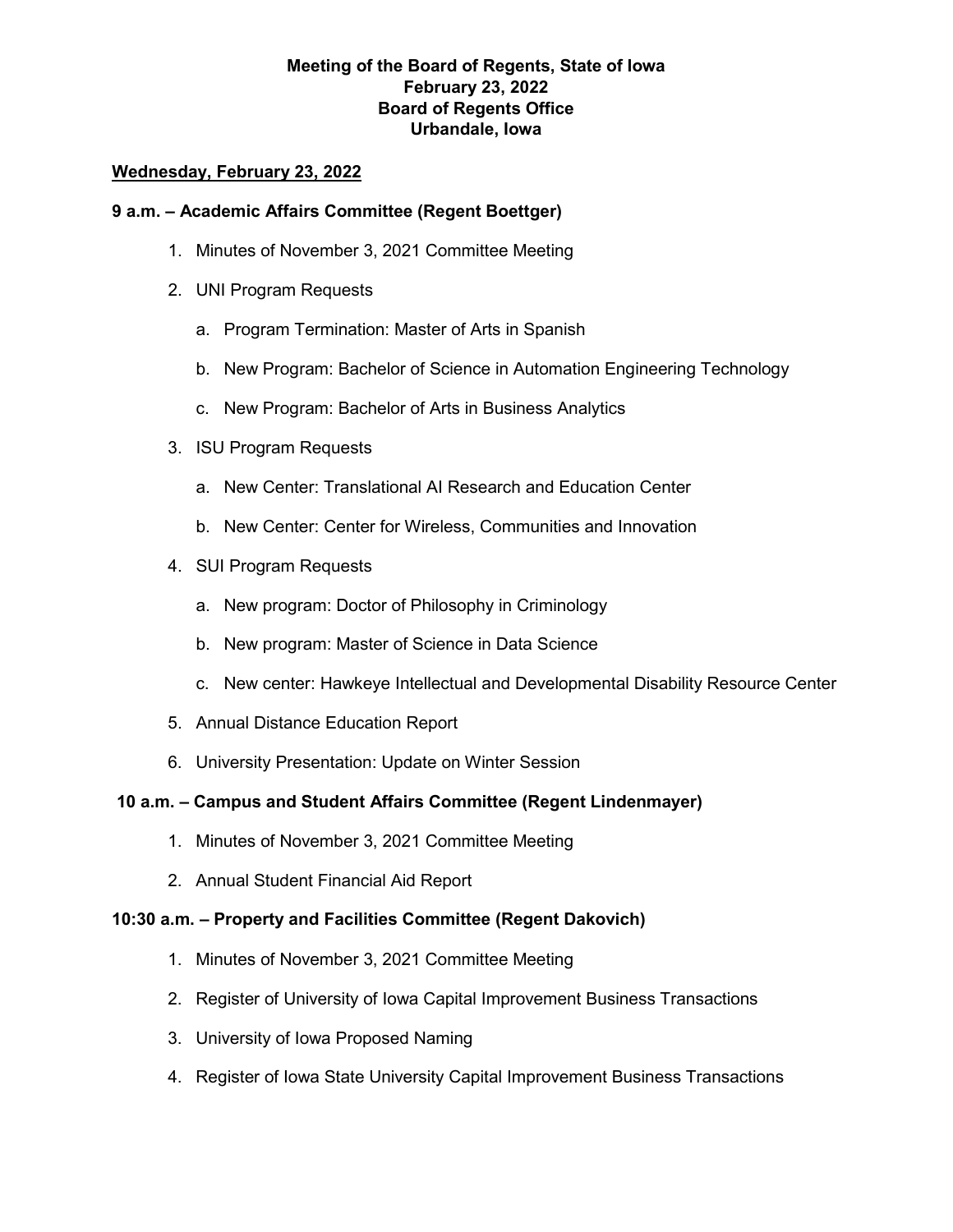- 5. Iowa State University Proposed Naming
- 6. Iowa State University Request to Raze Buildings
- 7. Register of University of Northern Iowa Capital Improvement Business Transactions
- 8. Institutional Agreements, Leases and Easements

# **11 a.m. – Free Speech Committee (Regent Rouse)**

- 1. Minutes of November 3, 2021 Committee Meeting
- 2. Free Speech Campus Training Update
- 3. Free Speech Survey Report
- 1. Public Comment Period

## **Noon – Break for Lunch**

# **12:30 p.m. – Investment and Finance Committee (Regent Barker)**

- 1. Minutes of November 3, 2021 Committee Meeting
- 2. Modification of Financial Institutions, Brokerage Firms and Money Market Mutual Funds
- 3. Investment and Cash Management Report for the Quarter Ended December 31, 2021

# **12:50 p.m. – Board Convenes in Open Session (President Richards)**

2. Call to Order for February 23, 2022

## **12:50 p.m. – Audit and Compliance Committee (Regent Dunkel)**

- 1. Minutes of November 3, 2021 Committee Meeting
- 2. UIHC Audit Report
- 3. State Audit Reports
- 4. Internal Audit Reports Issued

## **1:20 p.m. – University of Iowa Hospitals and Clinics Committee (Regent Bates)**

- 1. Minutes of November 3, 2021, Committee Meeting
- 2. University of Iowa Hospitals and Clinics Presentation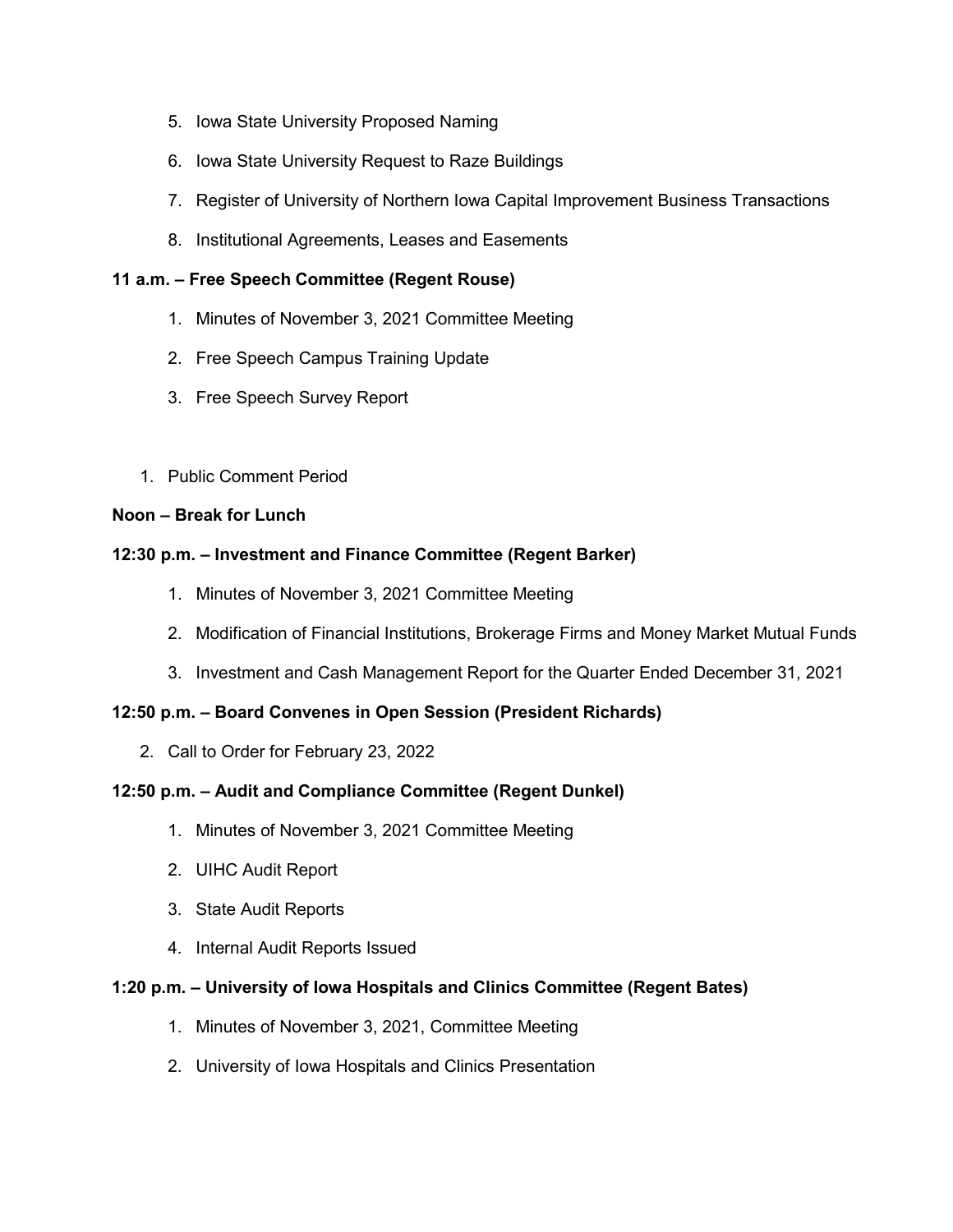#### 3. Consent Agenda

- a. Minutes of November 3-4, 2021 Board Meeting
- b. Minutes of January 11-12, 2022 Board Meeting
- c. Meeting of February 23, 2022 Academic Affairs Committee
- d. Meeting of February 23, 2022 Campus and Student Affairs Committee
- e. Meeting of February 23, 2022 Property and Facilities Committee
- f. Meeting of February 23, 2022 Free Speech Committee
- g. Meeting of February 23, 2022 Investment and Finance Committee
- h. Meeting of February 23, 2022 Audit and Compliance Committee
- i. Meeting of February 23, 2022 University of Iowa Hospitals and Clinics Committee
- j. Personnel Appointments
- k. Span of Control Report
- l. Annual Human Resources Report
- m. Annual Diversity Report
- n. Semi-Annual Claims Activity Reports: July 1, 2021 December 31, 2021
- o. Request for Honorary Degree
- p. Request for Honorary Degree
- q. Proposed University Parking Rates & Violations / Sanctions for FY 2023
- r. Board Policy Manual Revisions, Chapter 2.3
- s. ISU P&S Compensation Plan
- t. Ratification of President's Directives
- 4. Board President Report
- 5. Reports from Institutional Heads
- 6. Residence System Governance Report
- 7. Graduation and Retention Report
- 8. Graduate Workforce Outcomes